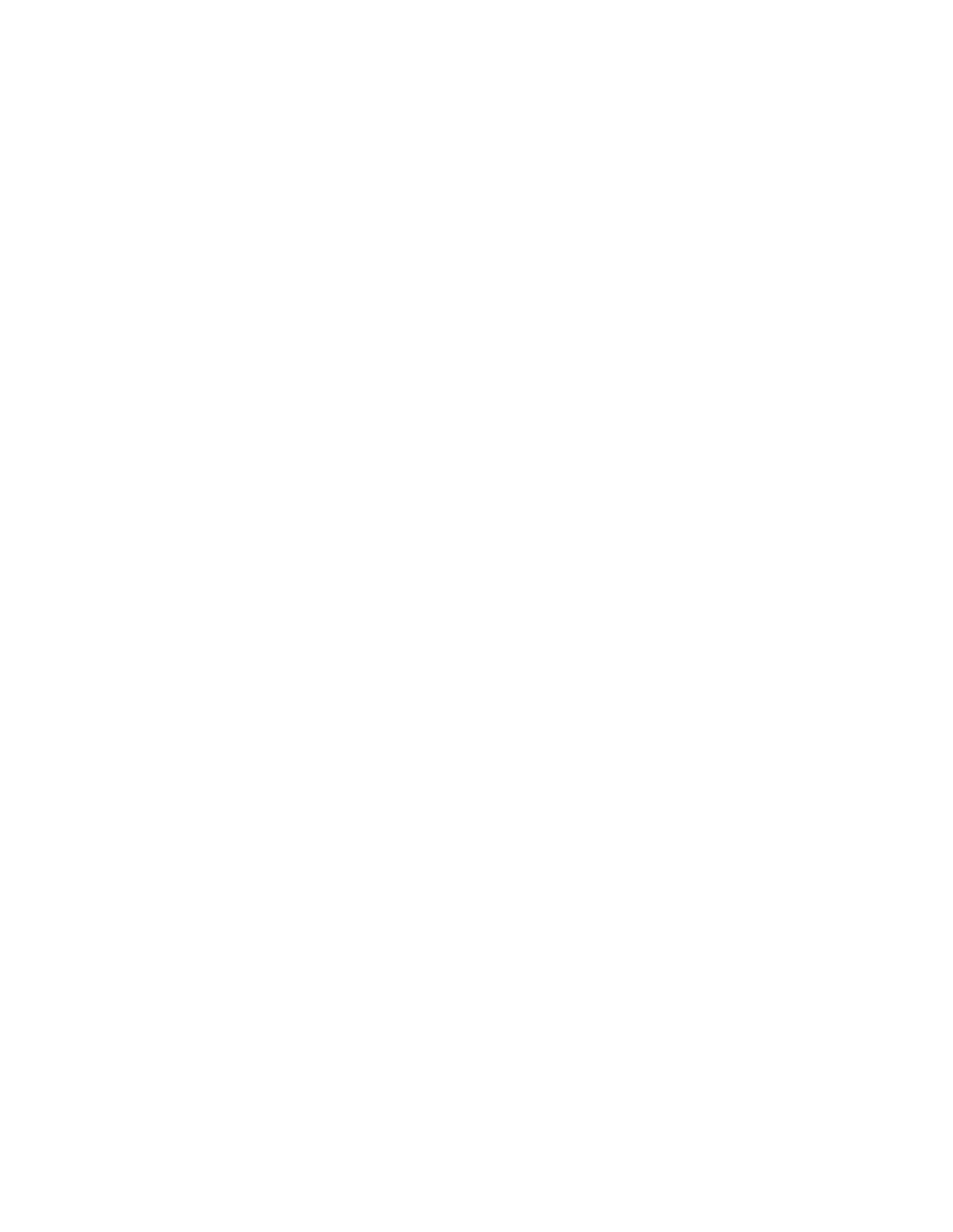# **TABLE OF CONTENTS**

| 1            | <b>WARNINGS</b> [ Refer to this section before operation ]<br>2.1 - Personal Safety<br>2.2 - Cable Connections<br>2.3 - Interlock Connections                                                                                                                                                                                                                                                                                                                                                                                                                                                                                                                                                                               | <b>Section 1</b>                                                                                                                                                                                                                                                                                                                                                                                                                         |
|--------------|-----------------------------------------------------------------------------------------------------------------------------------------------------------------------------------------------------------------------------------------------------------------------------------------------------------------------------------------------------------------------------------------------------------------------------------------------------------------------------------------------------------------------------------------------------------------------------------------------------------------------------------------------------------------------------------------------------------------------------|------------------------------------------------------------------------------------------------------------------------------------------------------------------------------------------------------------------------------------------------------------------------------------------------------------------------------------------------------------------------------------------------------------------------------------------|
| $\mathbf{2}$ | <b>SPECIFICATIONS</b><br>Model 5972 General Specifications                                                                                                                                                                                                                                                                                                                                                                                                                                                                                                                                                                                                                                                                  | <b>Section 2</b>                                                                                                                                                                                                                                                                                                                                                                                                                         |
| $\mathbf{3}$ | <b>INSTALLATION</b><br>3.1 - Unpacking Instructions<br>3.2 - Rack Mounting<br>3.3 - Electrical Connections                                                                                                                                                                                                                                                                                                                                                                                                                                                                                                                                                                                                                  | <b>Section 3</b>                                                                                                                                                                                                                                                                                                                                                                                                                         |
| 4            | <b>OPERATION</b><br>4.1 - System Description<br>4.1.1 - Front Panel<br>4.1.2 - Rear Panel<br>4.2 - Initial Operation<br>4.3 - Computer Control<br>4.3.1 - USB-6351 DAQ                                                                                                                                                                                                                                                                                                                                                                                                                                                                                                                                                      | <b>Section 4</b>                                                                                                                                                                                                                                                                                                                                                                                                                         |
| 5            | <b>MAINTENANCE</b>                                                                                                                                                                                                                                                                                                                                                                                                                                                                                                                                                                                                                                                                                                          | <b>Section 6</b>                                                                                                                                                                                                                                                                                                                                                                                                                         |
| 6            | <b>DRAWINGS</b><br>5972 Magnet Control in a Bench Height Rack<br><b>General Assembly</b><br>5972 Magnet Control Block Diagram<br><b>System Connection Diagram - SGA</b><br><b>System Connection Diagram - DLM</b><br>System Connection Diagram - 1 x BOP20-20L<br>System Connection Diagram - 2 x BOP20-20L<br>System Connection Diagram - 1 x BOP38-28MG<br>System Connection Diagram - 2 x BOP38-28MG<br>System Connection Diagram - BOP6-125MG-HTS<br>5972 to SGA Control Cable<br>5972 to DLM Control Cable<br>5972 to BOP20-20L Control Cable<br>5972 to BOP38-26MG Control Cable<br>5972 to BOP38-26MG Control Cable - HTS<br>Senis Transducer Signal & Power Cable<br><b>Auxiliary Analog Input Cable, 5 Channel</b> | <b>Section 7</b><br>11907-0215-0, Rev. A<br>11907-0216-0, Rev. A<br>13907-0019-0, Rev. A<br>13907-0020-0, Rev. A<br>13907-0020-1, Rev. A<br>13907-0020-2, Rev. A<br>13907-0020-3, Rev. A<br>13907-0020-4, Rev. A<br>13907-0020-5, Rev. A<br>13907-0020-6, Rev. A<br>16907-0100-0, Rev. A<br>16907-0100-1, Rev. A<br>16907-0100-2, Rev. A<br>16907-0100-3, Rev. A<br>16907-0100-4, Rev. A<br>16912-0000-0, Rev. F<br>16907-0090-0, Rev. A |

# **7 PHOTOGRAPHS Section 8**

5972 Magnet Control

Auxiliary Analog Input Cable, 5 Channel

**8 Warranty**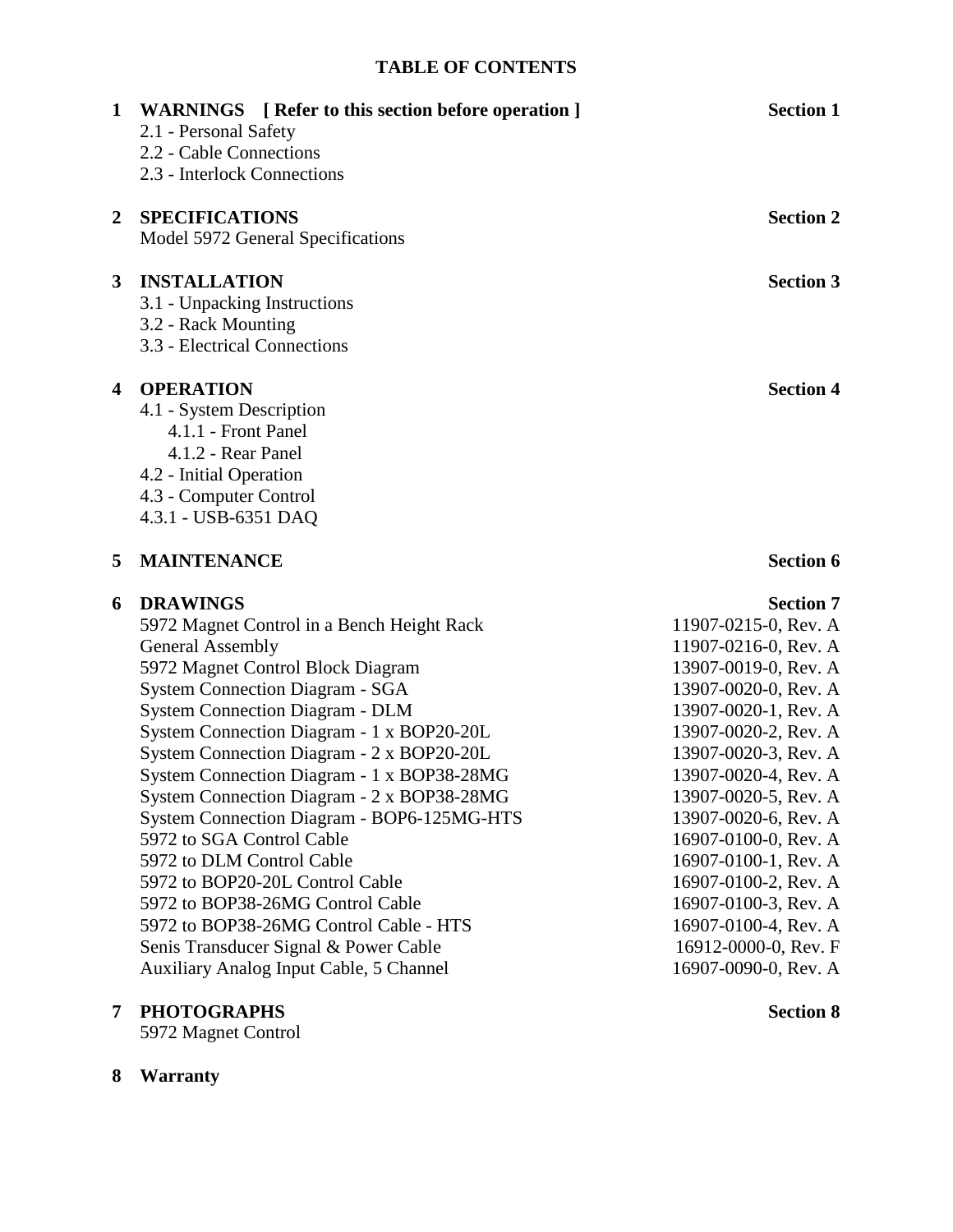# **WARNINGS**

# **REFER TO WARNINGS BELOW BEFORE OPERATING THE 5972 MAGNET CONTROL**

# **2.1 - Personal Safety**

**Never service alone**. Do not perform service to the 5972 Magnet Control and associated DC Power Supply unless another person is present who is capable of rendering first aid.

The output from the DC Power Supply is potentially lethal. It is capable of delivering high voltages at high current. Do not remove protective covers or leave cable terminations exposed. Do not operate if terminals or cables are damaged.

# **2.2 - Current Connections**

Special care should be taken to insure that the current terminations are secure and do not work loose in operation. Local heating at the terminations can cause rapid oxidation leading to a high contact resistance and high power dissipation at the terminals. If left unchecked this can cause enough local heating to damage or destroy the current connection terminals.

# **2.3 - Interlocks**

The 5972 Magnet Control has interlock connections between the DC Power Supply and the Electromagnet load. The interlocks must be connected for proper system functioning and protection of the equipment, facility and to protect against personal injury. Attempting to operate the system with the interlocks defeated is not recommended and will void the warranty.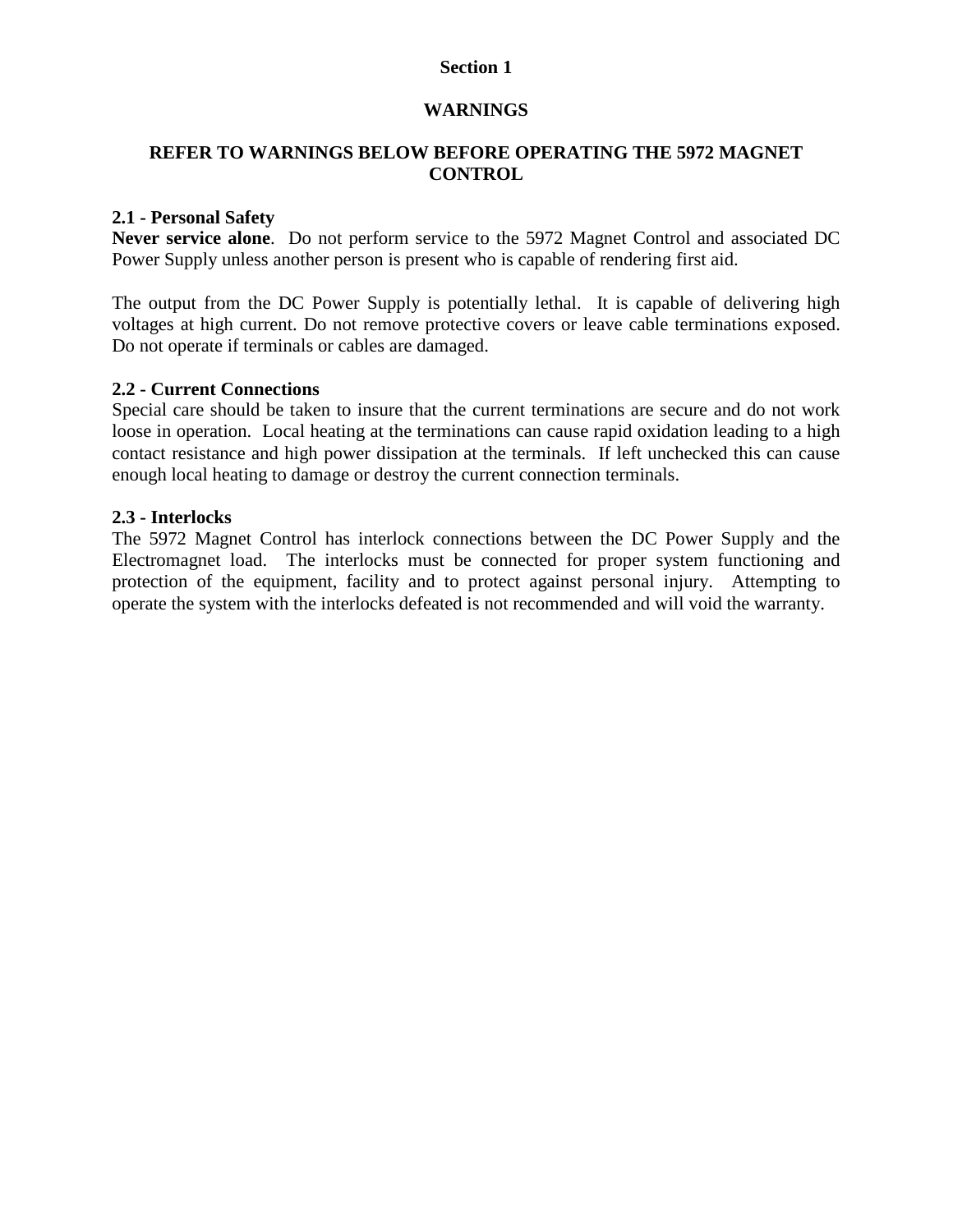# **SPECIFICATIONS**

#### **Table 1. Model 5972 Magnet Control Specifications**

## **---------------------------------------------------------------------------------------------------------------------**

# **Electrical**

**Power Input** 85-240VAC, 50/60Hz, 2A Note: While the power input module has a 'selectable' voltage range, it is not necessary to select the range for any voltage between 85 - 240VAC.

# **Control Modes**

**Computer Control**

National Instruments Multifunction DAQ, Model USB-6351 Current Control Resolution: 16 bits Current & Voltage Monitor Resolution:16 bits Digital read back of amplifier and magnet interlock status Magnetic field read back resolution:16 bits

#### **Manual Control**

Manual control of the DC current via the DC Power Supply's front panel controls

# **Computer Control with external Analog Current Programming Input**

National Instruments Multifunction DAQ, Model USB-6351 Current & Voltage Monitor Resolution:16 bits Digital read back of amplifier and magnet interlock status Magnetic field read back resolution:16 bits User provided 0 - 10 volt analog control Run-Time software included. To view or modify the source VI, National Instruments LabView 8.6.1 or later is required.

# **Current Control Programming Voltage<sup>(1)</sup> 0 - 10 volt analog**

Note (1): The Current output control may be via either the USB interface or the external analog input, but not both.

## **Mechanical**

#### **5972 Current Magnet Control**

Form Factor **2U** rack mount fully enclosed chassis Overall Dimensions  $482 \text{mm}$  (19") wide x 88.1mm (3.5") high x 507mm (20") deep Weight 15.75 kg (35lbs)

# **5972 Magnet Control & SGA Power Supply in Optima Rack**

Overall Dimensions 560.5 (22") wide x 1,058 (41.6") high x 823 (32.4") deep Weight (with Sorensen SGA 60/83) 105.75kg (235lbs) Weight (with Sorensen SGA 100/150) 115kg (250lbs)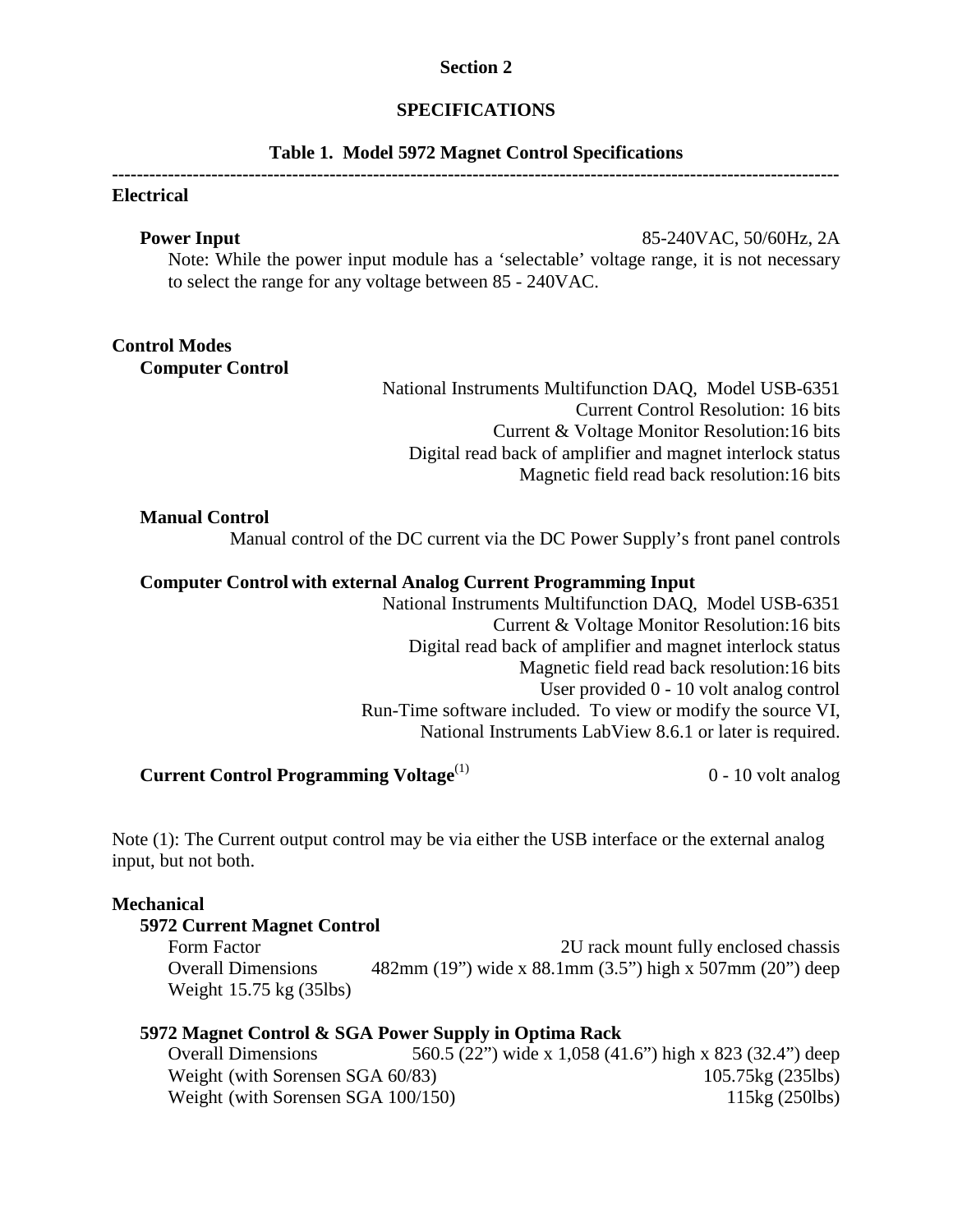# **INSTALLATION**

**Caution:** In many cases, the Magnet Control and DC Power Supply will be pre-installed by GMW into a 19" EIA equipment rack. If it is not, care should be taken during rack mounting to avoid personal injury or damage to the equipment.

# **3.1 - Unpacking Instructions and Damage Inspection**

# **3.1.1 - Systems Shipped with a GMW Supplied Rack:**

- 1. Remove all eight of the lag bolts located at the lower edge of all the side panels of the crate top cover.
- 2. Gently rock the crate top cover to work it loose from the shipping crate base.
- 3. Use one person on each side of the shipping crate grip the side panels of the crate top cover. Lift the crate top cover high enough to clear top of the rack, walk the cover sideways to a clear area and place it upon the floor.
- 4. Inspect the rack and its contents to ensure that no damage has occurred during shipment. If any damage is evident report the damage in detail to the shipper for claim and simultaneously notify GMW in case an assessment of the damage must be made. If no damage is found, proceed with the unpacking and installation.
- 5. Cut the straps that secure the rack to the pallet base.
- 6. Remove the wood block at the bottom front edge of the rack.
- 7. Carefully slide the rack forward and off of the pallet base.
- 8. Unpack any other system components as per their instruction manuals.

# **3.1.2 - Systems Shipped without a GMW Supplied Rack:**

- 1. Open the outer shipping carton by cutting the packing tape along the joints.
- 2. Remove the inner shipping carton by carefully lifting it out.
- 3. Open the inner shipping carton by cutting the packing tape along the joints.
- 4. Carefully lift the Magnet Control clear of the shipping carton.
- 5. Inspect the Magnet Control for any damage.
- 6. Retain all packing materials for future shipping needs.

# **3.2 - Rack Mounting**

When rack mounting the 5972 Magnet Control it is important to note that the vertical mounting flanges alone are not strong enough to support the weight of the Magnet Control. Support angles on each side, beneath the 5972 must also be used. Failure to use adequate support angles will result in equipment damage.

Take care when selecting a rack that it has enough depth to completely house the Magnet Control and DC Supply. The RC-351930 Bench Height Rack offered by GMW has an internal depth of 762mm (30"). Typical installations would put the DC Supply at the bottom of the rack, with the Magnet Control just above, thus keeping the center of gravity as low as possible in the rack. Other instrumentation may then be installed in to the upper sections of the rack.

**Note:** Telco style racks are NOT appropriate for the Magnet Control and DC Supply.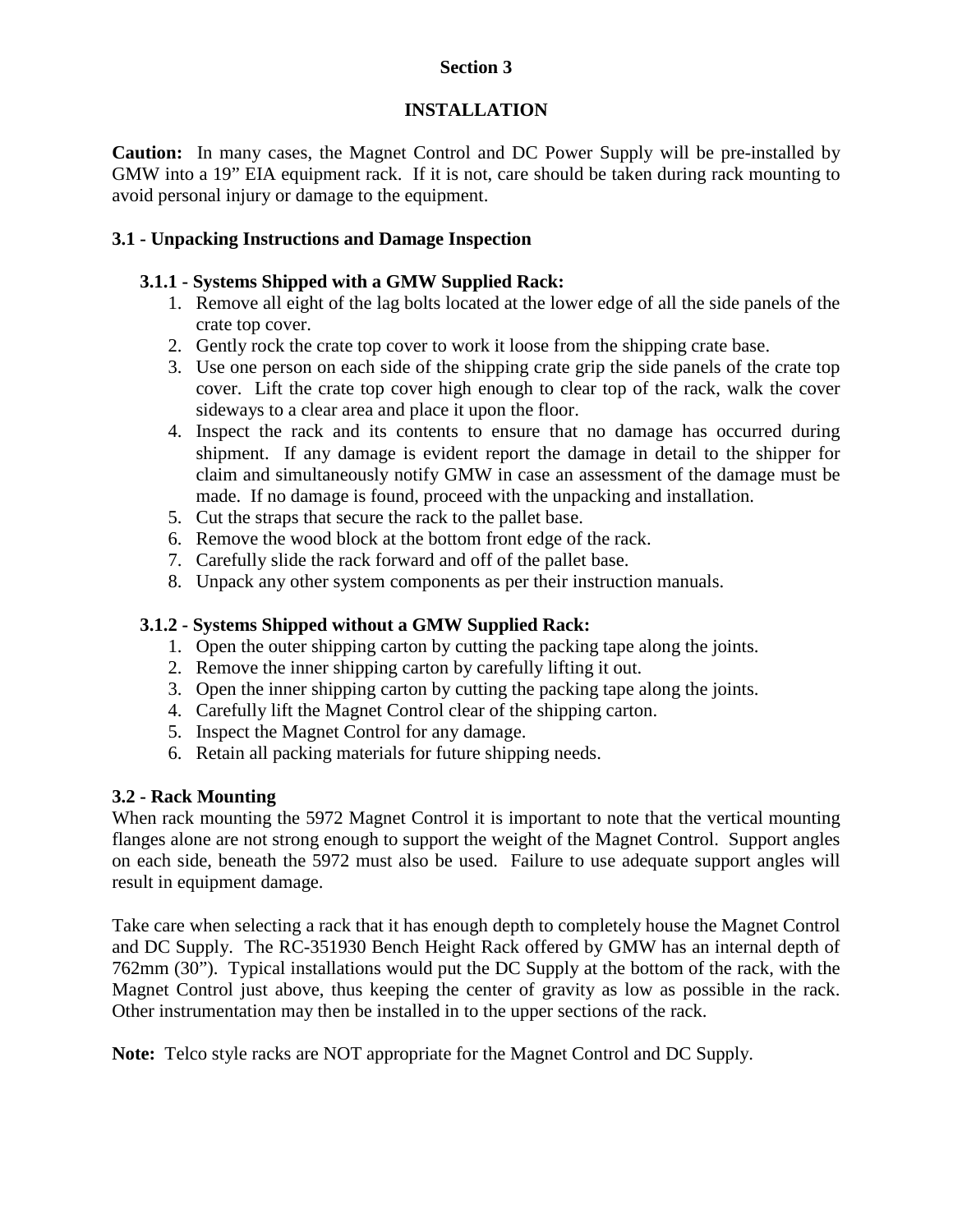# **3.3 - Electrical Connections**

Even if the 5972 Magnet Control was ordered as a complete system and assembled into a rack by GMW, it is still recommended to follow and verify the following section as connections may have loosened during shipment.

Refer to drawing 13907-0020-0, for a detailed connection diagram.

# **3.3.1 - DC Supply, Magnet Control, and Electromagnet Connections**

- 1. Connect the DC Supply to Magnet Cable to the input +, input and ground. This cable provides the DC power and ground between the DC Power Supply and the Magnet. Ensure that ALL connections are tight, the polarity is correct and the interlock cable is properly connected.
- 2. Connect the Magnet Cable interlock plug to the Magnet Control.
- 3. Connect the Magnet Control to DC Supply interface cable between the Magnet Control and the DC Supply.

# **3.3.2 – Magnet Control Power**

Connect the 115Vac or 220Vac power cord to the Magnet Control.

# **3.3.1 - DC Supply Main Power**

# **This procedure should be carried out by a qualified electrician.**

1. Connect the DC Supply to the AC Mains service via an appropriate three-phase AC power disconnect / breaker panel. For a GMW supported power supply, the maximum input currents per phase are given below.

| <b>DC Power Supply</b> | <b>Voltage</b> | <b>Phases</b> | <b>Current per Phase</b> |  |
|------------------------|----------------|---------------|--------------------------|--|
| DLM60-10               |                |               |                          |  |
| DLM40-75E, 3kW         | 180-264V       | 3             | 16A                      |  |
| SGA 60/83, 5kW         | 187-242V       | 3             | 21A                      |  |
| SGA 100/150, 15kW      | 187-242V       | 3             | 62A                      |  |
| SGA 160/156, 25kW      | 187-242V       | 3             | 103A                     |  |
| <b>BOP20-20L</b>       |                |               |                          |  |
| <b>BOP38-28MG</b>      |                |               |                          |  |

2. Ensure that the Electromagnet and DC Power Supply grounds are connected. The DC Power Supply must be connected to the local service ground.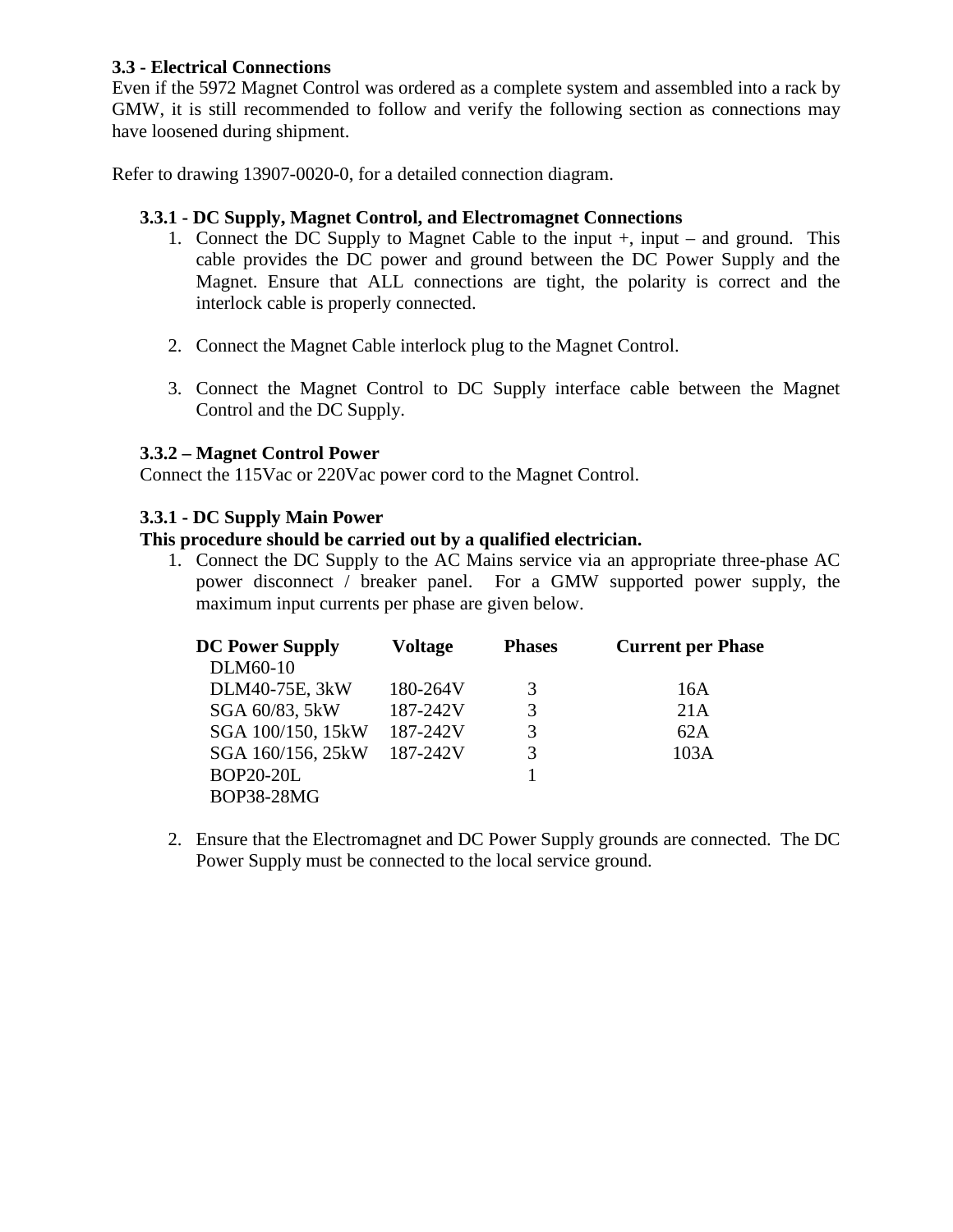# **SYSTEM DESCRIPTION**

# **4.1 - System Description**

A complete system would typically consist of an appropriate SGA series DC power supply, the GMW 5972 Magnet Control, a Senis magnetic field transducer, an electromagnet and an appropriate computer and software or an external analog programming signal.

The DC Supply provides current directly to the electromagnet. The Supply's output is enabled on a closed contact, providing protection should the interlock cable be disconnected. A failure in either the magnet temperature or water flow will cause the interlock relay to open, shutting down the DC Supply's output:

The 5972 Magnet Control is comprised of several sections: The display and interlock control electronics, a National Instruments USB-6351 Control with USB interface and an auxiliary power supply all integrated into a single 19" rack mounting chassis. Refer to drawing no. 13907- 0019-0, Rev. A for an internal block diagram.

The internal power supply provides power for the display and interlock control circuitry and the NI USB-6351 DAQ. It also provides -12V and +12V (400mA each) on the rear panel for an optional external Senis Magnetic Field Transducer for magnetic field measurement and closed-loop field control.

The interlock circuit for the magnet requires a 'closed contact' connection. Provision for both the magnet over temperature and water flow is provided, and a failure of either one is indicated on the front panel of the Magnet Control. When using the NI USB-6351 DAQ, this information is available via the computer control software. In the event of a magnet interlock fault, the output of the DC Supply is inhibited.

The NI USB-6351 DAQ interface provides computer control and monitoring of the system. It provides a 16-bit analog output  $(\pm 10V)$  as a programming signal to the DC Supply. The output voltage and current are monitored by two 16-bit input channels. The magnet interlock status is also monitored via its digital input channels. When using an optional Senis Magnetic Field Transducer, the field is read back on a third 16-bit analog channel. An Auxiliary Analog Input connector allows for up to five additional analog inputs with user settable full0scale inputs from  $\pm 2V$  to  $\pm 10V$  For more information, please refer to the NI USB-6351 Manual and section 4.5 in this manual.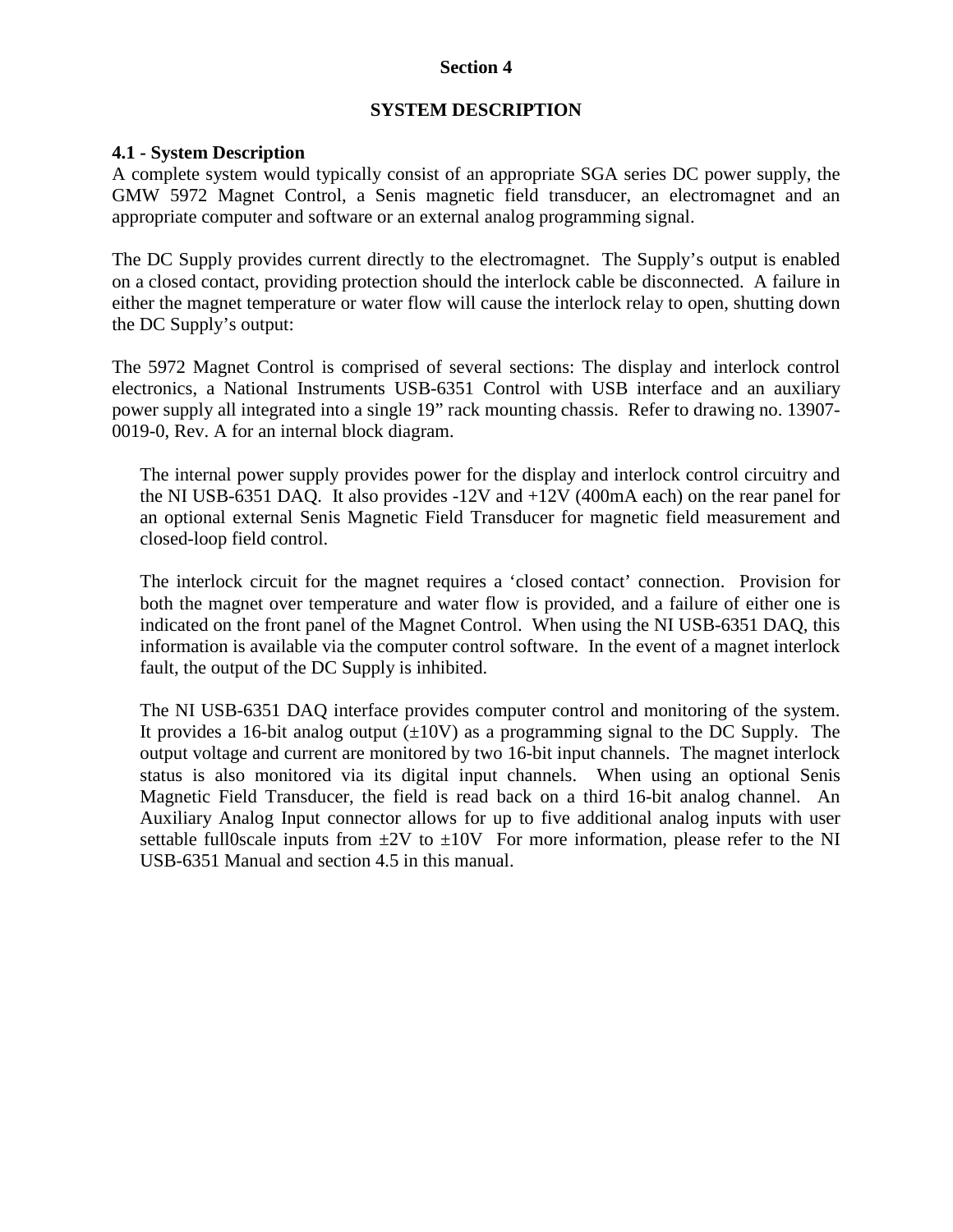# **4.1.1 - Front Panel - Standard Version**



- 1. Power Switch
- 2. Power Indicator
- 3. Local Lockout Indicator
- 4. Power Supply Enabled Indicator
- 5. Magnet Over-Temperature Indicator
- 6. Magnet Water Flow Failure Indicator

# **4.1.2 - Rear Panel - Standard Version**



- 1. AC Mains Input (Auxiliary Power Supply) 115 220VAC, 2A
- 2. Fuse Holder / Voltage Selector
- 3. USB Port Type B USB connection for computer control
- 4. Sensor Power  $\pm$  12V power for Senis Magnetic Field Transducer
- 5. Sensor Input Senis analog Magnetic Field Transducer input
- 6. Auxiliary Analog Inputs (up to five channels)
- 7. Magnet Interlock Connection
- 8. Power Supply Interlock Connection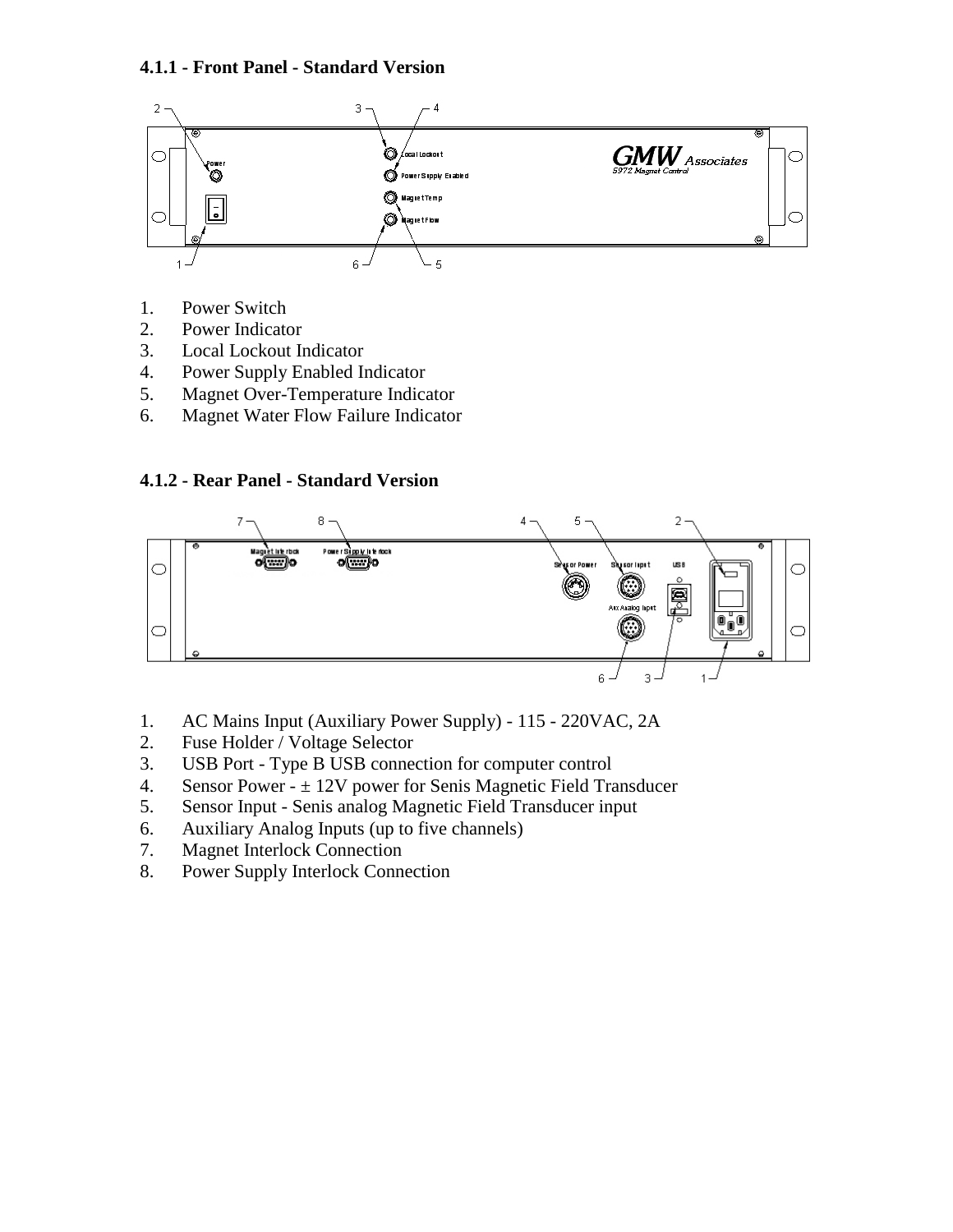# **4.1.1 - Front Panel - HTS-110 Version**



- 1. Power Switch
- 2. Power Indicator
- 3. System Fault Indicator

# **4.1.2 - Rear Panel - HTS-110 Version**



- 1. AC Mains Input (Auxiliary Power Supply) 115 220VAC, 2A
- 2. Fuse Holder / Voltage Selector
- 3. USB Port Type B USB connection for computer control
- 4. Sensor Power  $\pm$  12V power for Senis Magnetic Field Transducer
- 5. Sensor Input Senis analog Magnetic Field Transducer input
- 6. Auxiliary Analog Inputs (up to five channels)
- 7. Power Supply Monitor Connection
- 8. Power Supply Control Connection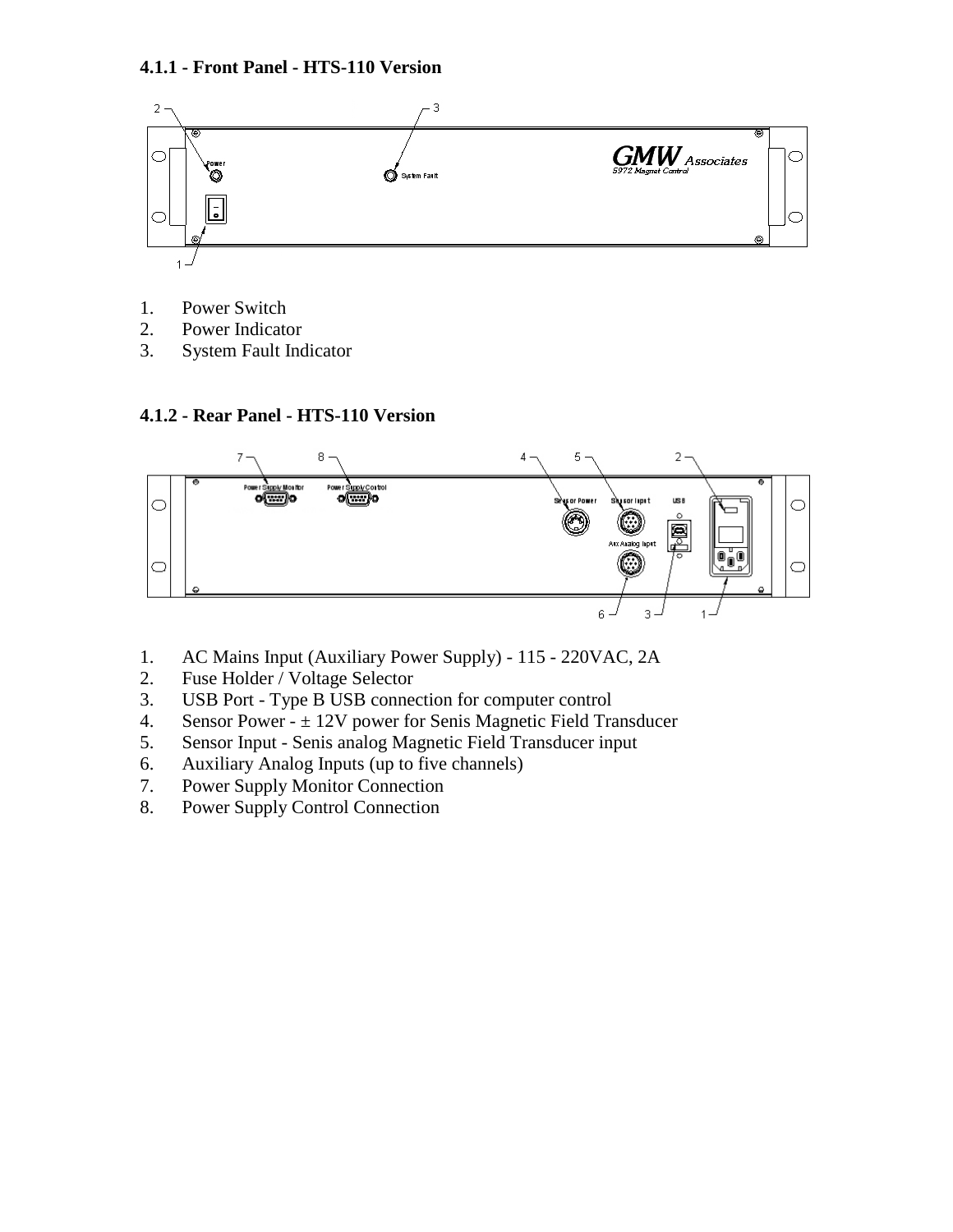# **4.2 - Initial Operational Testing - Standard Version - Local Mode**

Once the Power Supply, Magnet Control and Electromagnet system are connected it is time to perform initial system operational checks.

Start by switching on the Magnet Control. The power and power supply enable indicators should illuminate. All interlock indicators should show green provided that proper interlock conditions are met.

# **4.2.1 - Interlock Check - Standard Version**

Temporally disconnect the Magnet Interlock Cable from the Magnet Control. The 'Magnet Temp' and 'Magnet Flow' interlock indicators should illuminate red signifying a problem with the magnet interlocks. Re-connect the Magnet Interlock Cable. The interlock indicators on the front panel should change to green.

# **4.2.2 - Interlock Check - HTS-110 Version**

Temporally disconnect the Power Supply Monitor Cable from the Magnet Control. The 'System Fault' indicator should illuminate red signifying that the power supply has gone into fault mode. Re-connect the Power Supply Monitor Cable. The System Fault indicator on the front panel should turn off.

*Note that If during operation the System Fault is tripped, it will be necessary to shut down all connected Kepco power supplies to clear the fault condition. Furthermore, no information as to the cause of the fault is available via the 5972 Magnet Control. Fault*  information may be available via the HTS-110 Magnet Supervisor. Refer to the Magnet *Supervisor Manual for more information.*

# **4.2.3 - Power Supply Check - Standard Version only.**

Once the interlocks have been verified as operational, it is time to check that power supply functions as expected. Insure that the 'Voltage' and 'Current' controls on the DC Supply are turned down to their minimum values and switch on the DC Power Supply. Slowly turn up the voltage and current controls until about 5 amps is indicated on the DC Supply display. Refer to the power supply operators manual for more details.

*It is important to note that for normal operation, the DC Power Supply voltage be set at Maximum. If this is not done, the DC Power Supply will be voltage limited and full output current may not be achieved.*

*With Kepco Bi-polar Power Supplies, typically only the current control need be operated.*

# **4.3 - Computer Control**

The 5972 is provided with a LabVIEW driver that allows basic control and monitoring of the Magnet Control and DC Power Supply.

Start up the computer software and ensure that everything configured correctly. Please refer to section 5 of this manual for more information.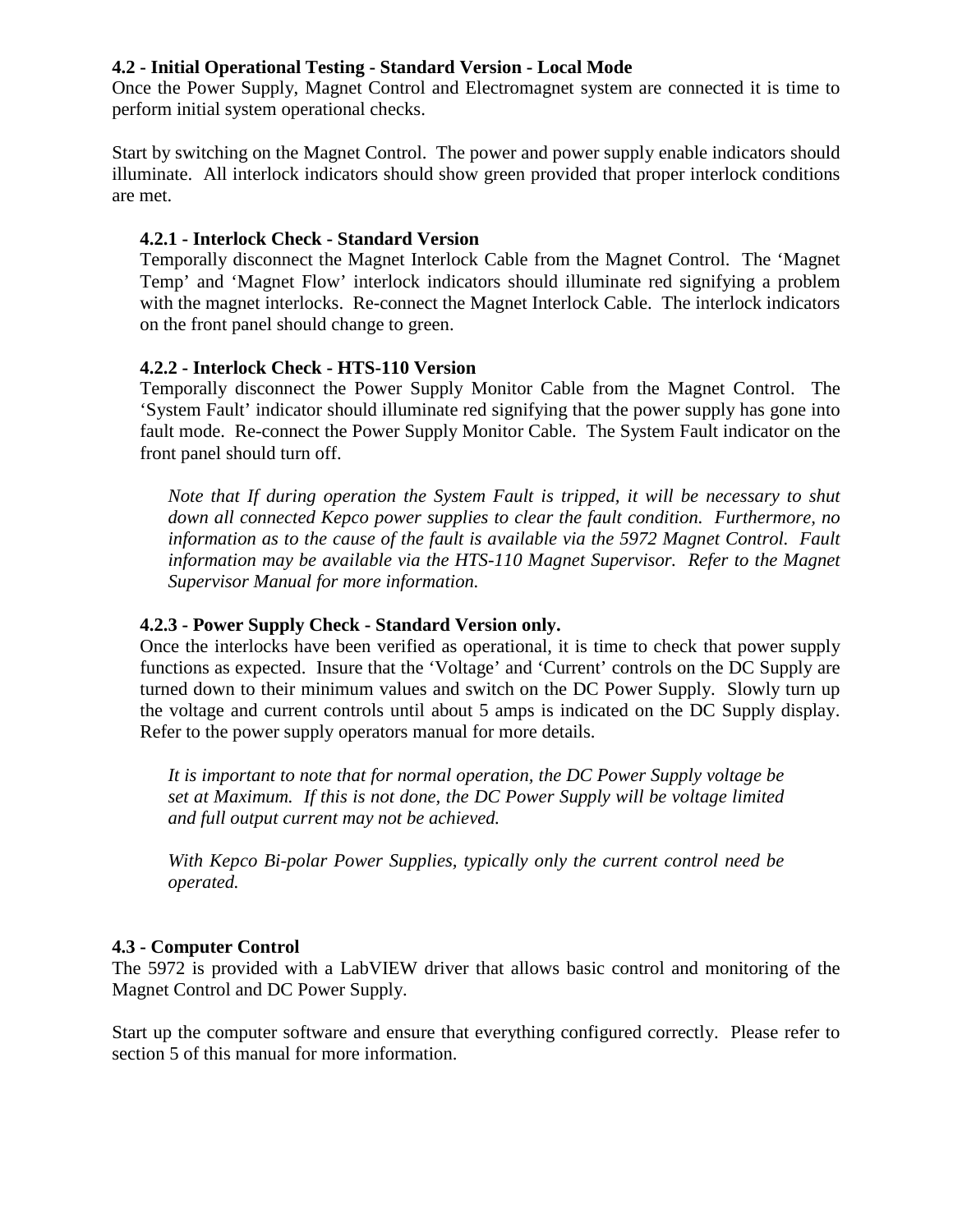# **4.3.1 - USB-6351 DAQ**

The National Instruments USB-6351 DAQ together with GMW's Magnet Control software provides control and monitoring of the 5972 Magnet Control. If GMW's Magnet Control software is not used, it is still possible to computer control the 5972 Magnet Control by writing custom software to communicate with the USB-6351. The table below describes the channels used and their functions.

| <b>USB-6351 Connections</b>                                                   |              |                  |                      |  |  |  |
|-------------------------------------------------------------------------------|--------------|------------------|----------------------|--|--|--|
| Signal                                                                        | <b>Type</b>  | <b>Direction</b> | <b>6251 Terminal</b> |  |  |  |
| <b>Current Control Output</b>                                                 | Analog       | Output           | $AO-0$               |  |  |  |
| 10V output proportional to 100%                                               | Single Ended |                  |                      |  |  |  |
| current output                                                                |              |                  |                      |  |  |  |
| <b>Current Control Common</b>                                                 | Ground       | Ground           | AO-GND               |  |  |  |
| <b>Voltage Monitor</b>                                                        | Analog       | Input            | $AI-0$               |  |  |  |
| $10V / 100\%$ of the power supply's                                           | Single Ended |                  |                      |  |  |  |
| rated output voltage                                                          |              |                  |                      |  |  |  |
| <b>Voltage Monitor Common</b>                                                 | Analog       | Input            | AI-GND               |  |  |  |
| <b>Current Monitor</b>                                                        | Analog       | Input            | $AI-1$               |  |  |  |
| $10V / 100\%$ of the power supply's                                           | Single Ended |                  |                      |  |  |  |
| rated output current                                                          |              |                  |                      |  |  |  |
| <b>Current Monitor Common</b>                                                 | Analog       | Input            | AI-GND               |  |  |  |
| <b>Field Monitor +</b>                                                        | Analog       | Input            | $AI-2$               |  |  |  |
| <b>Field Monitor -</b>                                                        | Differential | Input            | $AI-10$              |  |  |  |
| <b>Field Monitor Common</b>                                                   | Ground       | Ground           | AI-GND               |  |  |  |
|                                                                               |              |                  |                      |  |  |  |
| - Reserved -                                                                  | Digital      | Input            | P <sub>0.0</sub>     |  |  |  |
| - Reserved -                                                                  | Digital      | Input            | P <sub>0.1</sub>     |  |  |  |
| <b>Magnet Flow – Low = Okay</b>                                               | Digital      | Input            | P <sub>0.2</sub>     |  |  |  |
| <b>Magnet Temperature – Low = Okay</b>                                        | Digital      | Input            | P <sub>0.3</sub>     |  |  |  |
| $P/S$ Enabled – High = Enabled                                                | Digital      | Input            | P <sub>0.4</sub>     |  |  |  |
| - Reserved -                                                                  | Digital      | Input            | P <sub>0.5</sub>     |  |  |  |
| <b>Local Lockout - High = Remote</b>                                          | Digital      | Output           | P <sub>0.6</sub>     |  |  |  |
| - Reserved -                                                                  | Digital      | Output           | P <sub>0.7</sub>     |  |  |  |
| <b>General Interlock</b>                                                      | Digital      | Input            | P <sub>1.0</sub>     |  |  |  |
| <b>EPO</b> Status                                                             | Digital      | Input            | P1.1                 |  |  |  |
| <b>EPO Shutdown</b>                                                           | Digital      | Output           | P1.2                 |  |  |  |
| <b>Interlock Status Common</b>                                                | Ground       |                  | <b>DGND</b>          |  |  |  |
| +5V Power                                                                     | Power        |                  | $+5V$                |  |  |  |
|                                                                               |              |                  |                      |  |  |  |
| User defined aux analog inputs - configured as $\pm 10V$ input, single ended. |              |                  |                      |  |  |  |
| <b>Auxiliary Analog Input 1</b>                                               | Analog, S/E  | Input            | $AI-2$               |  |  |  |
| <b>Auxiliary Analog Input 1 Common</b>                                        | Ground       | Ground           | AI-GND               |  |  |  |
| <b>Auxiliary Analog Input 2</b>                                               | Analog, S/E  | Input            | $AI-3$               |  |  |  |
| <b>Auxiliary Analog Input 2 Common</b>                                        | Ground       | Ground           | AI-GND               |  |  |  |
| <b>Auxiliary Analog Input 3</b>                                               | Analog, S/E  | Input            | $AI-4$               |  |  |  |
| <b>Auxiliary Analog Input 3 Common</b>                                        | Ground       | Ground           | $AI-GND$             |  |  |  |
| <b>Auxiliary Analog Input 4</b>                                               | Analog, S/E  | Input            | $AI-5$               |  |  |  |
| <b>Auxiliary Analog Input 4 Common</b>                                        | Ground       | Ground           | AI-GND               |  |  |  |
| <b>Auxiliary Analog Input 5</b>                                               | Analog, S/E  | Input            | $AI-6$               |  |  |  |
| <b>Auxiliary Analog Input 5 Common</b>                                        | Ground       | Ground           | AI-GND               |  |  |  |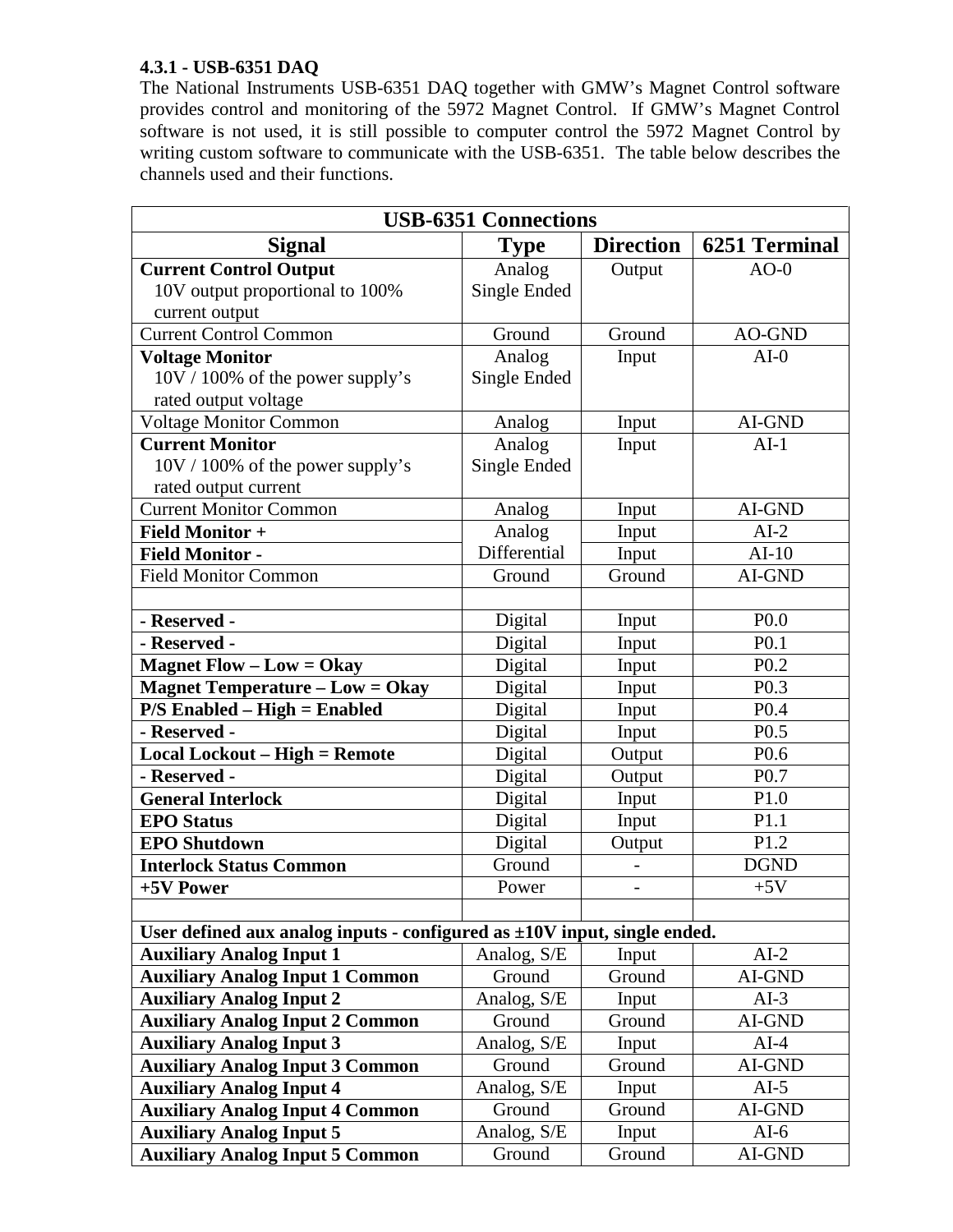| <b>USB-6351 Connections</b>                                                |             |                  |                      |  |  |  |
|----------------------------------------------------------------------------|-------------|------------------|----------------------|--|--|--|
| <b>Signal</b>                                                              | <b>Type</b> | <b>Direction</b> | <b>6251 Terminal</b> |  |  |  |
| User defined aux digital channels - may be user defined as input or output |             |                  |                      |  |  |  |
| <b>Auxiliary Digital Channel 1</b>                                         | Digital     | In or Out        | P <sub>1.3</sub>     |  |  |  |
| <b>Auxiliary Digital Channel 2</b>                                         | Digital     | In or Out        | P1.4                 |  |  |  |
| <b>Auxiliary Digital Channel 3</b>                                         | Digital     | In or Out        | P <sub>1.5</sub>     |  |  |  |
| <b>Auxiliary Digital Channel 4</b>                                         | Digital     | In or Out        | P <sub>1.6</sub>     |  |  |  |
| <b>Auxiliary Digital Channel 5</b>                                         | Digital     | In or Out        | P <sub>1.7</sub>     |  |  |  |
| <b>Auxiliary Digital Channel 6</b>                                         | Digital     | In or Out        | P2.0                 |  |  |  |
| <b>Auxiliary Digital Channel 7</b>                                         | Digital     | In or Out        | P2.1                 |  |  |  |
| <b>Auxiliary Digital Channel 8</b>                                         | Digital     | In or Out        | P2.2                 |  |  |  |
| <b>Auxiliary Digital Channel 9</b>                                         | Digital     | In or Out        | P2.3                 |  |  |  |
| <b>Auxiliary Digital Channel 10</b>                                        | Digital     | In or Out        | P2.4                 |  |  |  |
| <b>Auxiliary Digital Channel 11</b>                                        | Digital     | In or Out        | P <sub>2.5</sub>     |  |  |  |
| <b>Auxiliary Digital Channel 12</b>                                        | Digital     | In or Out        | P <sub>2.6</sub>     |  |  |  |
| <b>Auxiliary Digital Channel 13</b>                                        | Digital     | In or Out        | P <sub>2.7</sub>     |  |  |  |
| <b>Digital Ground</b>                                                      | Ground      |                  | <b>DGND</b>          |  |  |  |
| +5V Power                                                                  | Power       |                  | $+5V$                |  |  |  |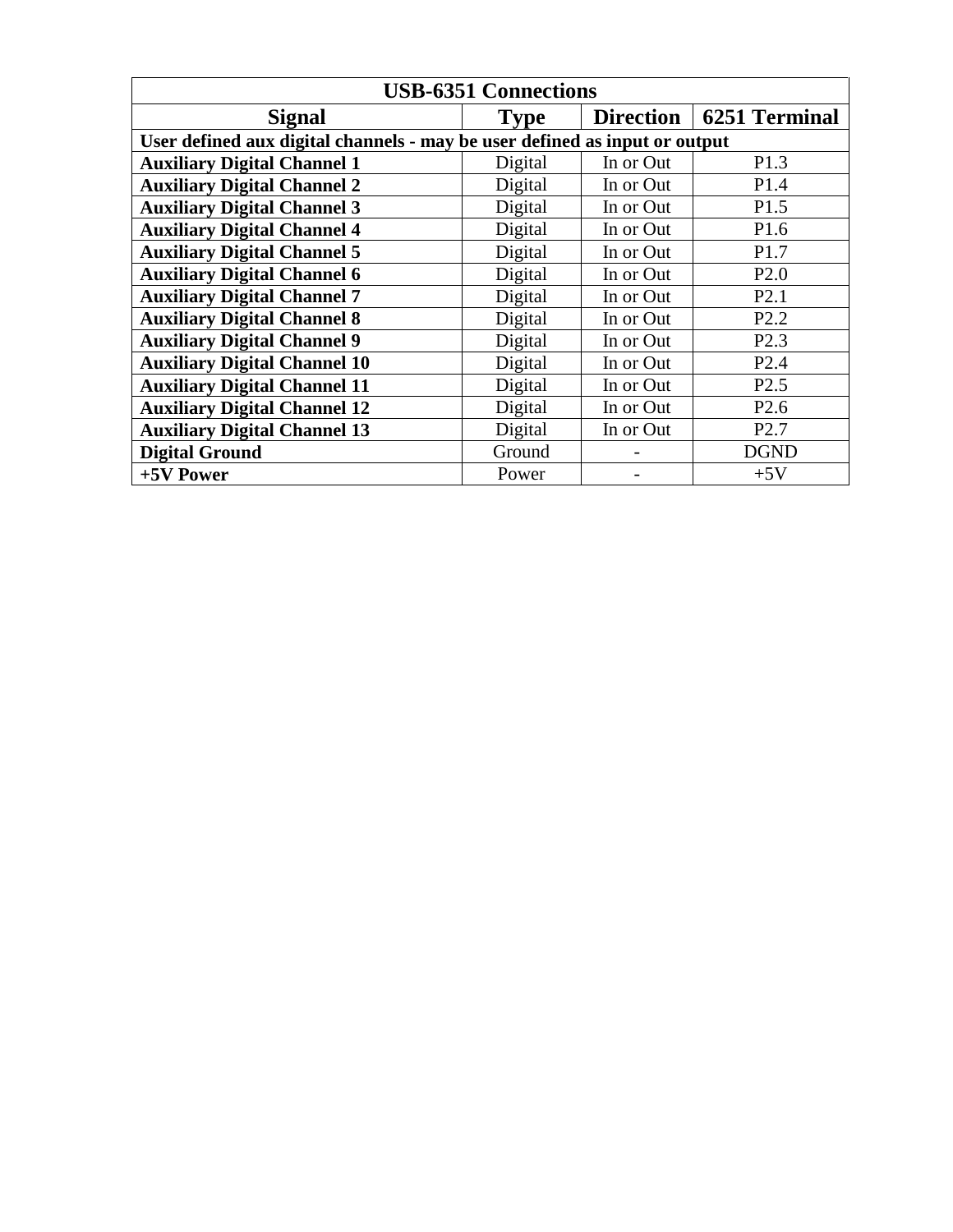# **MAINTENANCE**

The 5972 Current Magnet Control should operate for many years without any trouble provided that the following basic maintenance points are observed. Always remember that the AC power should be disconnected before performing any maintenance procedure. The 5972 may generate lethal voltages and must not be operated with damaged components, protective covers or cable insulation. For more information, please refer to Section 2, Warnings

**1. Electrical Connections:** Ensure that all electrical connections are clean and tight. Ensure that the insulation of all electrical cables is undamaged and repair or replace if necessary. Pay particular attention to high voltage and/or high current cables and connections. All electrical termination covers must be in place and firmly secured.

**2. Warning Labels:** Ensure that all protective covers on the system and the magnet are in place. There are warning labels on all removable covers.

**3. Cleaning:** To clean wipe the case with a soft cloth with a mild detergent or plain water. Do not use any solvents as they may damage the finish.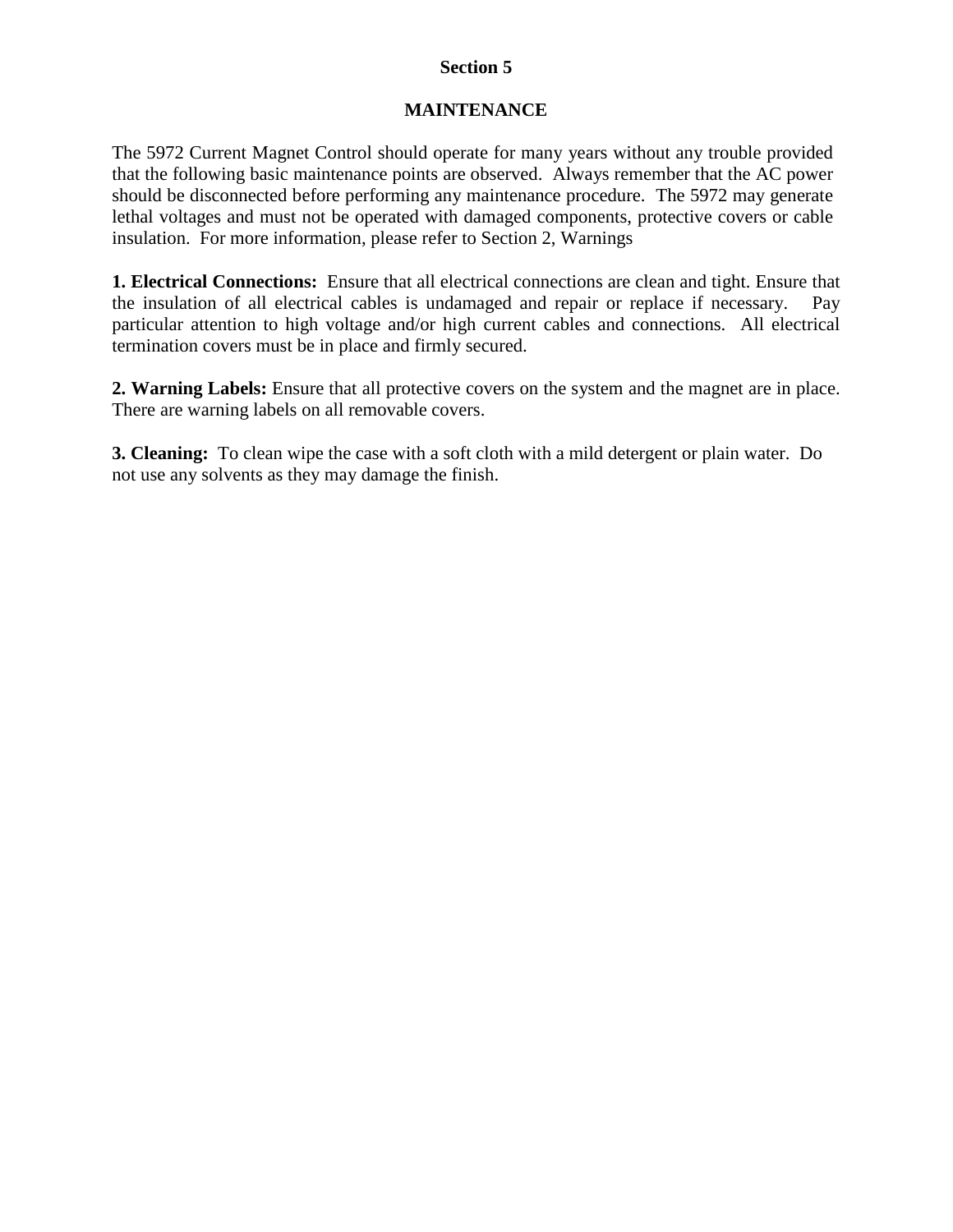**DRAWINGS**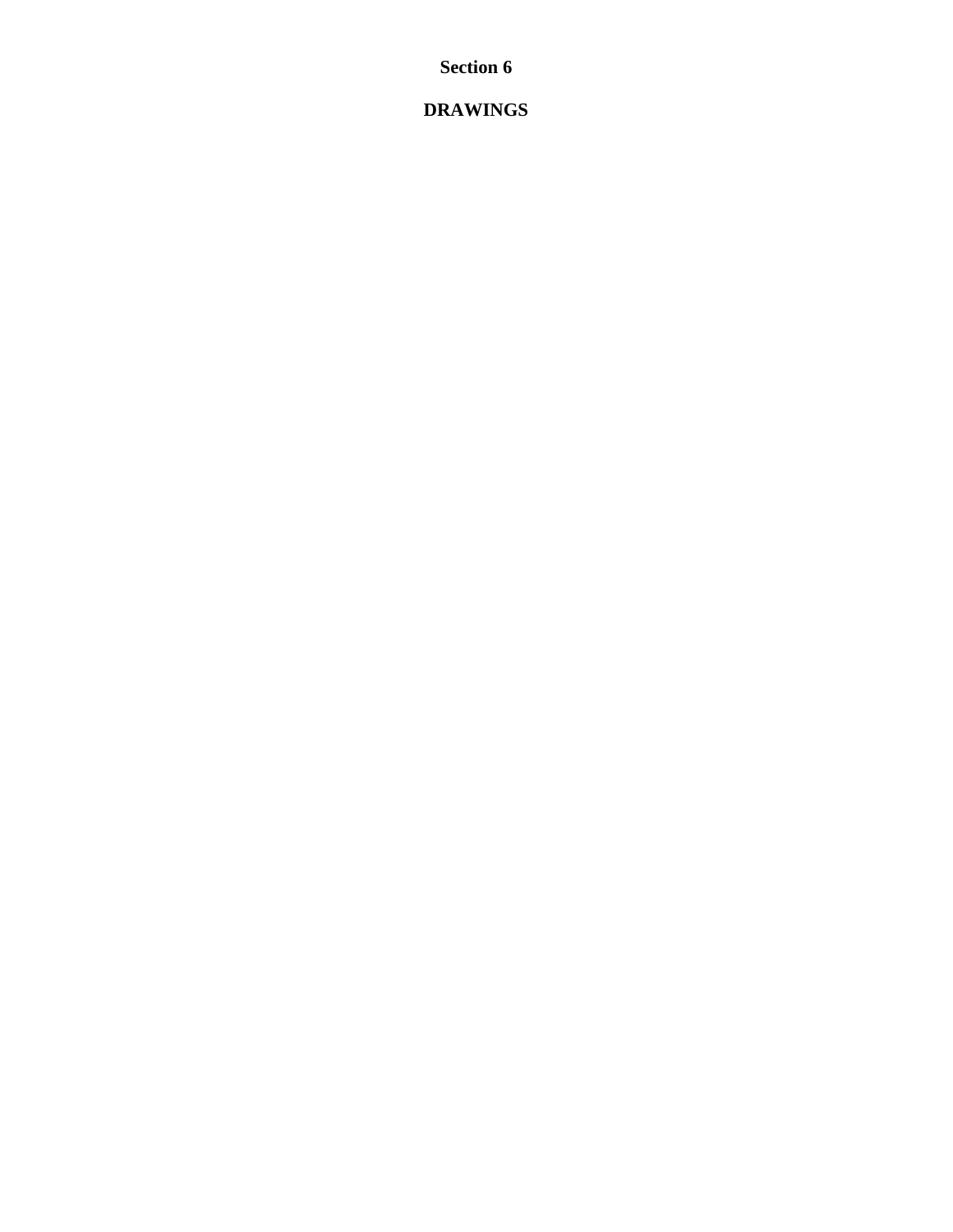# **PHOTOGRAPHS**



5972 Front View



5972 Rear View